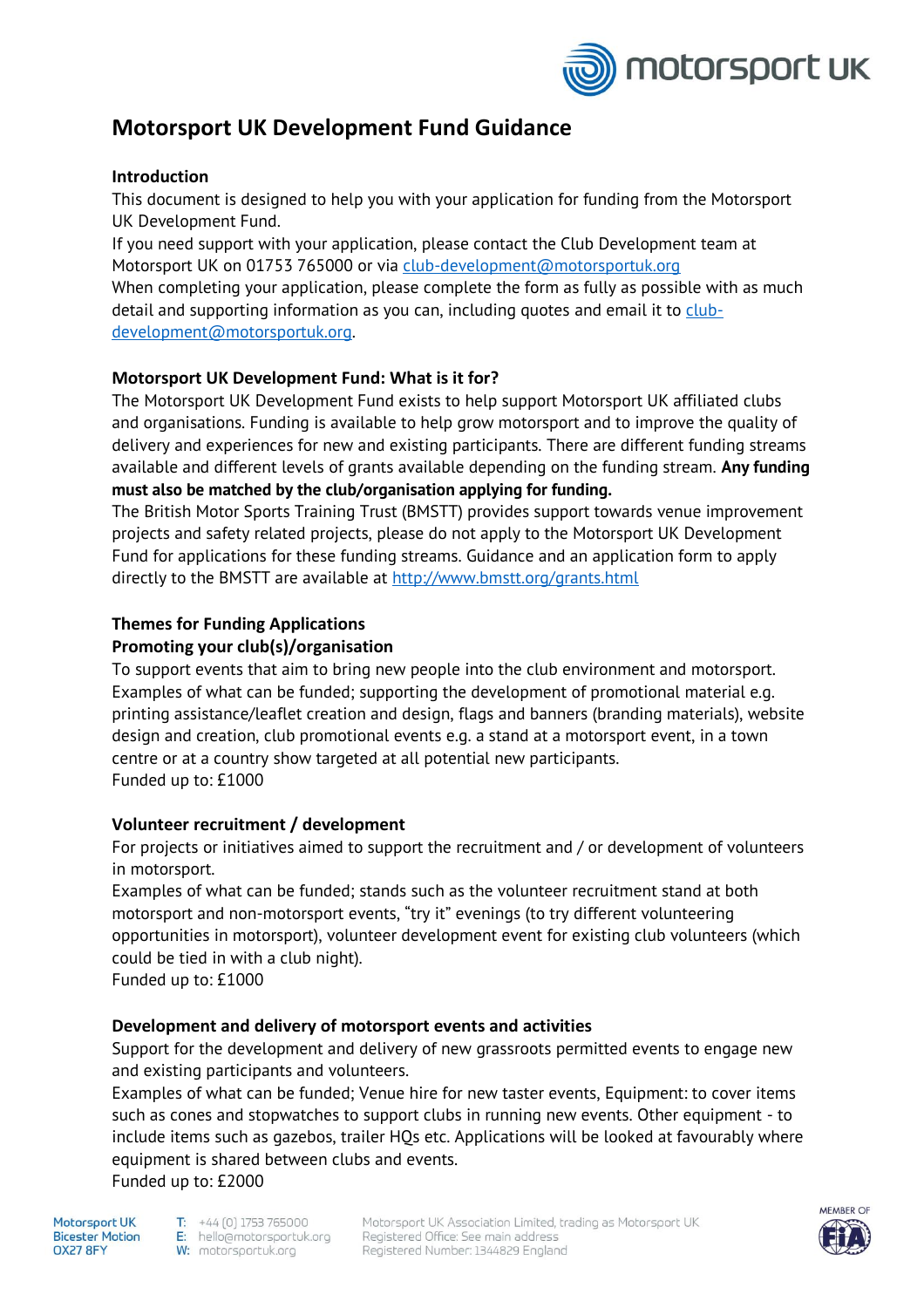

# **Education links**

For projects or initiatives to develop club links with schools, colleges, and universities with the aim of bringing new participants and volunteers into motorsport. Examples of what can be funded; taking motorsport to an education venue e.g., taster events, taking the education venue to events e.g., students marshalling and minibus hire, STEM events, "try it" evenings (where you can try different volunteering opportunities in motorsport). The differentiation from the previous funding theme examples is this theme would be applied for when motorsport is being linked with an education establishment. Future collaboration between the education establishment and a local motor club and their regional association would need to be demonstrated for this themed funding. Funded up to: £1000.

**Other**

For projects which do not fit the above funding streams, please contact the Club Development team at Motorsport UK on 01753 765000 or via [club-development@motorsportuk.org](mailto:club-development@motorsportuk.org) Please be advised that any offers made are exclusive of VAT.

## **Preparing your application**

When it comes to preparing your application, please ensure your project has been clearly planned out; your chances of success will be greater. Please ensure you complete the form as fully as possible with as much information as possible and that all quotes are included. If your project is for the purchase of an equipment or service, we will ask to see three quotes from different suppliers submitted with your applications. Please be advised that any offers made are exclusive of VAT and quotes will need to separate VAT where applicable.

#### **Chances of success**

The Motorsport UK Development Fund is not an unlimited resource and applications will be treated on a first come first served basis. If you are successful, you will receive a funding offer letter where we will confirm the amount offered and request payment information. Claims must be received within two months of the date of the offer letter, otherwise monies offered will be returned to the Motorsport UK Development Fund.

We understand that unsuccessful applicants will be disappointed. This guidance is created to help ensure applications are successful where possible. We will provide information in writing on why your application has been unsuccessful to assist your club/organisation for future applications.

## **Submitting your application**

When completing your application, please complete the form as fully as possible with as much detail and supporting information as you can.

If you are applying online, progress cannot be saved, and we strongly suggest you have all the information available at the time of submission.

The guidance below covers the questions as asked on the form:

#### *Applicant's Details*

Please tell us who is applying for the funding, this person will be our primary point of contact. The applicant club/organisation must be affiliated with Motorsport UK.

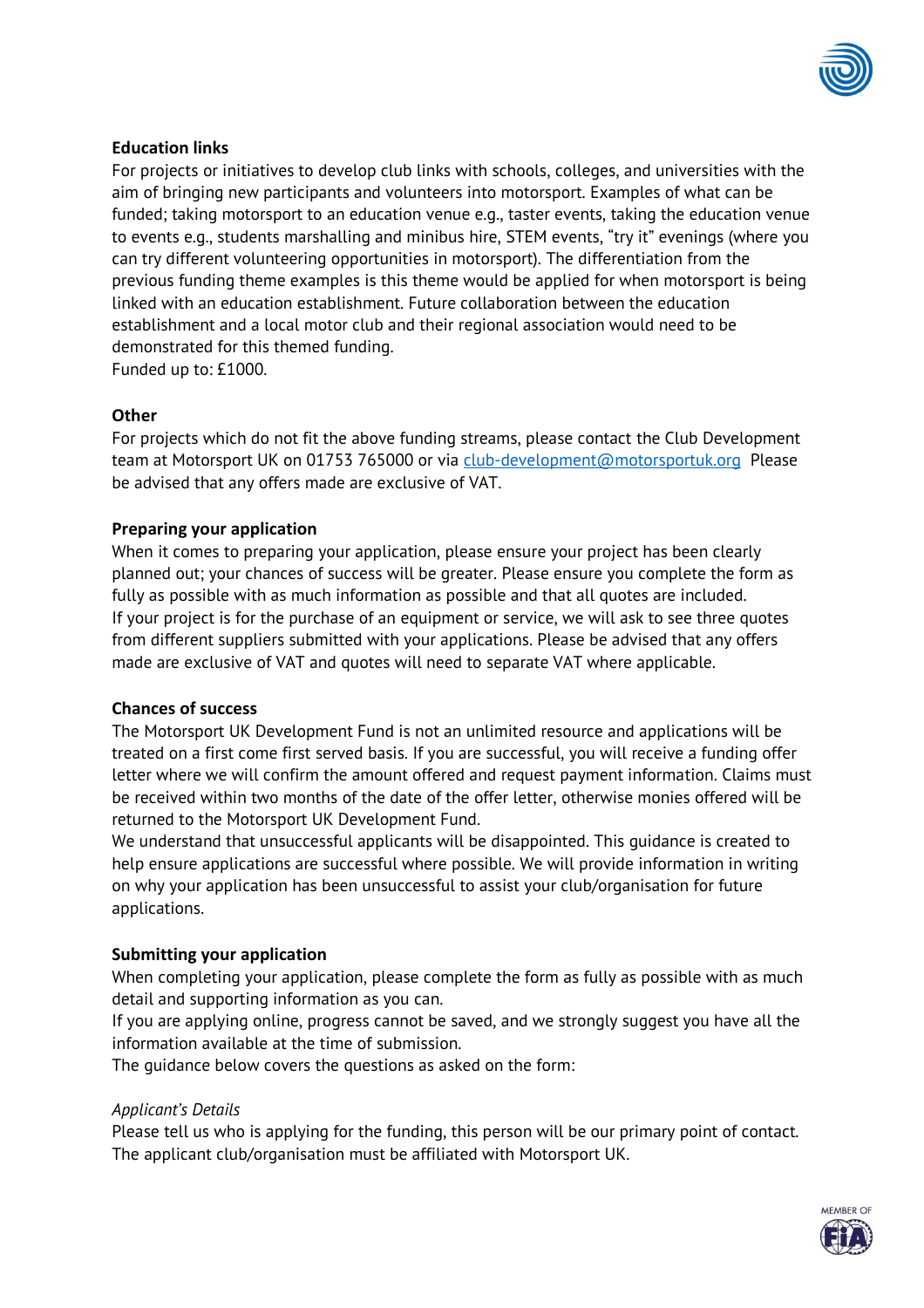

# *Details of your proposed project*

Please select the funding stream most appropriate to your application. Details of the funding streams available are detailed earlier in this document.

Please give your project a title and summarise your project so we have an overview of what your project is about.

The following questions cover the "what, why, where, who, when?" of your proposed project. Whilst there are several questions, these will help us to assess your application and review it thoroughly. The questions include:

- Who benefits from your project? (Club members, community, competitors on your event).
- Where/what is the impact of your project? (Does it help to engage your club with the local community or another local organisation? Does it help your club promote itself? Does it allow you to put on an event that would not otherwise be possible?).
- What is the longevity of this project? (Is this a one-off project? Will it need to be repeated in six months or six years?).
- What other groups/organisations may benefit from your project? (Does your project provide a benefit to another organisation such as a school? Will it benefit another motor club?).
- How many club members do you currently have? (If applicable for your project funding application).
- How many new people can this project potentially reach? (If you are having a stand at a promotional event, what is the predicted footfall? If you are planning a new taster event, how many entries are expected?).
- Has work started on this project? Yes/No.
- What is your timeline for implementation? (Please include all details and dates for your plans).

## *Financing your project*

In this section, please detail all financial aspects of your application.

How much money are you requesting from the fund? What funds are you as a club or organisation contributing to the project? Have you made any claims from any other organisations or schemes for funding? If you have, please include the details of your funding applications. Are there any other non-cash contributions being donated to the project such as voluntary labour? If the answer is yes, please including all details. Applications must be match funded by the applying club/organisation.

Please include the total funding required for the project; this includes the amount you are applying for from the Motorsport UK Development Fund, details of any other funding applied for and any funds your club/organisation is contributing to the project. Please be advised any quotes submitted and finances should be submitted exclusive of VAT.

# *Previous Grant(s)*

If you have previously applied for grants from the Motorsport UK Development Fund (known as the Club Development Fund until April 2017), please include details of the application(s) here.

## *Project Implementation*

In this section, please attach/include all relevant quotes, diagrams, and any other relevant information for your project. If your project is for the purchase of equipment or a service, please include three quotes from different suppliers submitted with your applications. Please also